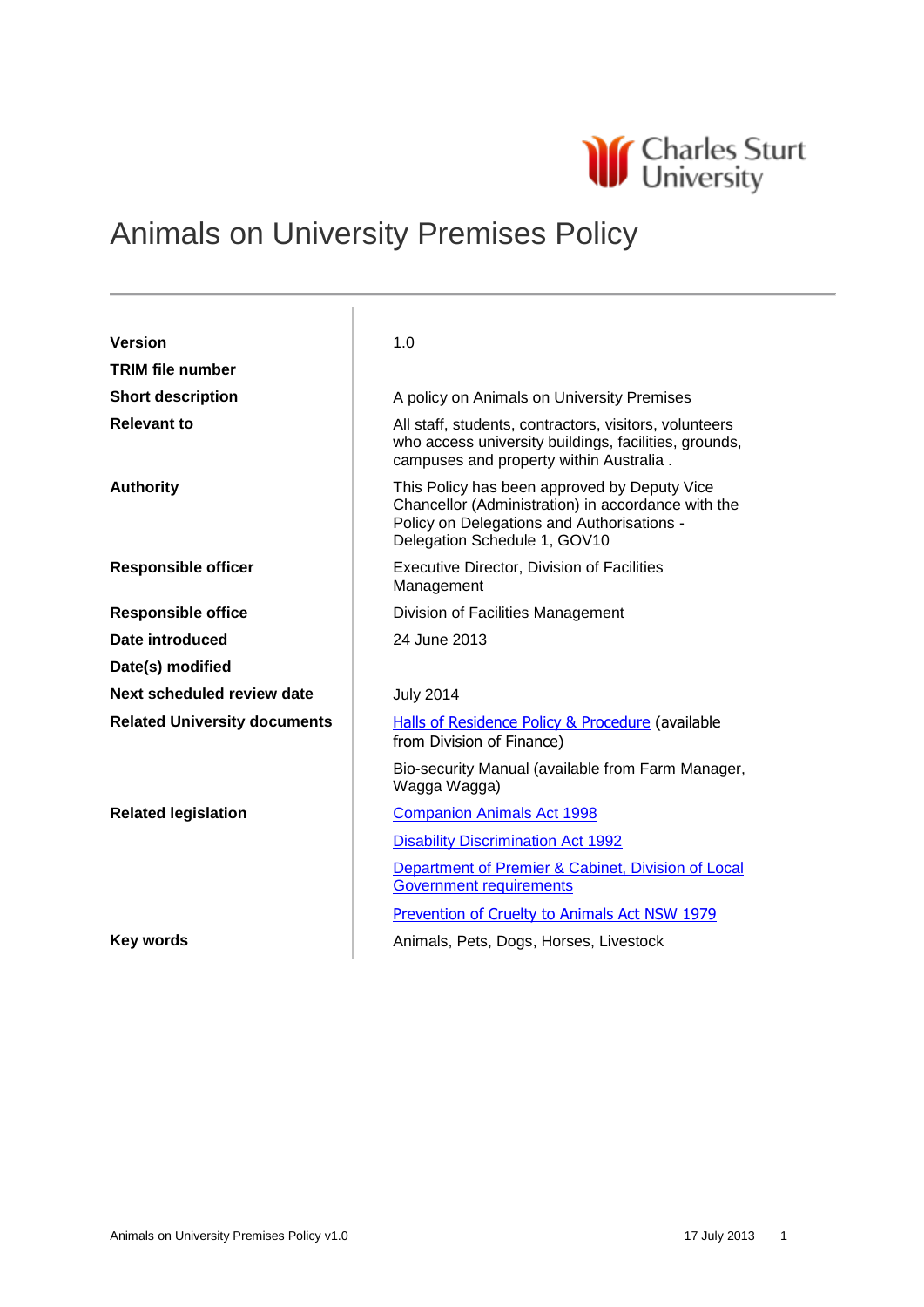### **1. PURPOSE**

- 1.1 This documents sets out Charles Sturt University's (CSU's) policy on live Animals on University Premises.
- 1.2 The objectives of this Policy are for the University to:
	- (a) recognise that as an accredited animal research establishment, the University is subject to a number of statutes governing the use and care of animals for research and teaching purposes Under these statutes the University is responsible for the animals' welfare and standard of care.
	- (b) recognise that animals can and do present a risk to the health and safety of individuals who attend its campuses and to those animals kept for research and teaching purposes Some animals have the potential to inflict harm, pose a potential threat in the capacity to contribute to accidents, spread disease and/or cause allergic reactions.
	- (c) protect the natural flora and fauna on University Premises
	- (d) ensure the protection of animals duly authorised to be on University Premises
	- (e) ensure adherence to the University's Bio-security requirements.

In light of these concerns, the University has adopted strategies to reduce and manage the risk that animals present, as set out in this Policy.

### **2. SCOPE**

This Policy is only applicable to Australian premises of CSU.

#### **3. DEFINITIONS**

In this Policy, unless the contrary intention appears:

- **3.1 Assistance animal** means an animal referred to in section 9 of the [Disability](http://www.austlii.edu.au/au/legis/cth/consol_act/dda1992264/)  [Discrimination Act 1992](http://www.austlii.edu.au/au/legis/cth/consol_act/dda1992264/) of the Commonwealth (Disability discrimination - guide dogs, hearing assistance dogs and trained animals).
- **3.2 Authorised Livestock Contractor** is a third party contractor engaged to carry out livestock husbandry in stockyards at University Enterprises, such as the University farms. Husbandry may include such things as pregnancy diagnosis of sheep/cattle, shearing of sheep and animal foot inspections.
- **3.3 Campus Security Officer** refers to any person engaged by CSU (either as staff or third party contractors) to provide security services and animal control functions in relation to University Premises.
- **3.4 Dangerous dog** refers to any dog that has, without provocation:
	- (a) attacked or killed an animal or person
	- (b) repeatedly threatened to attack an animal or person
	- (c) repeatedly chased an animal or person
	- (d) any dog that has been declared dangerous by a council or a court.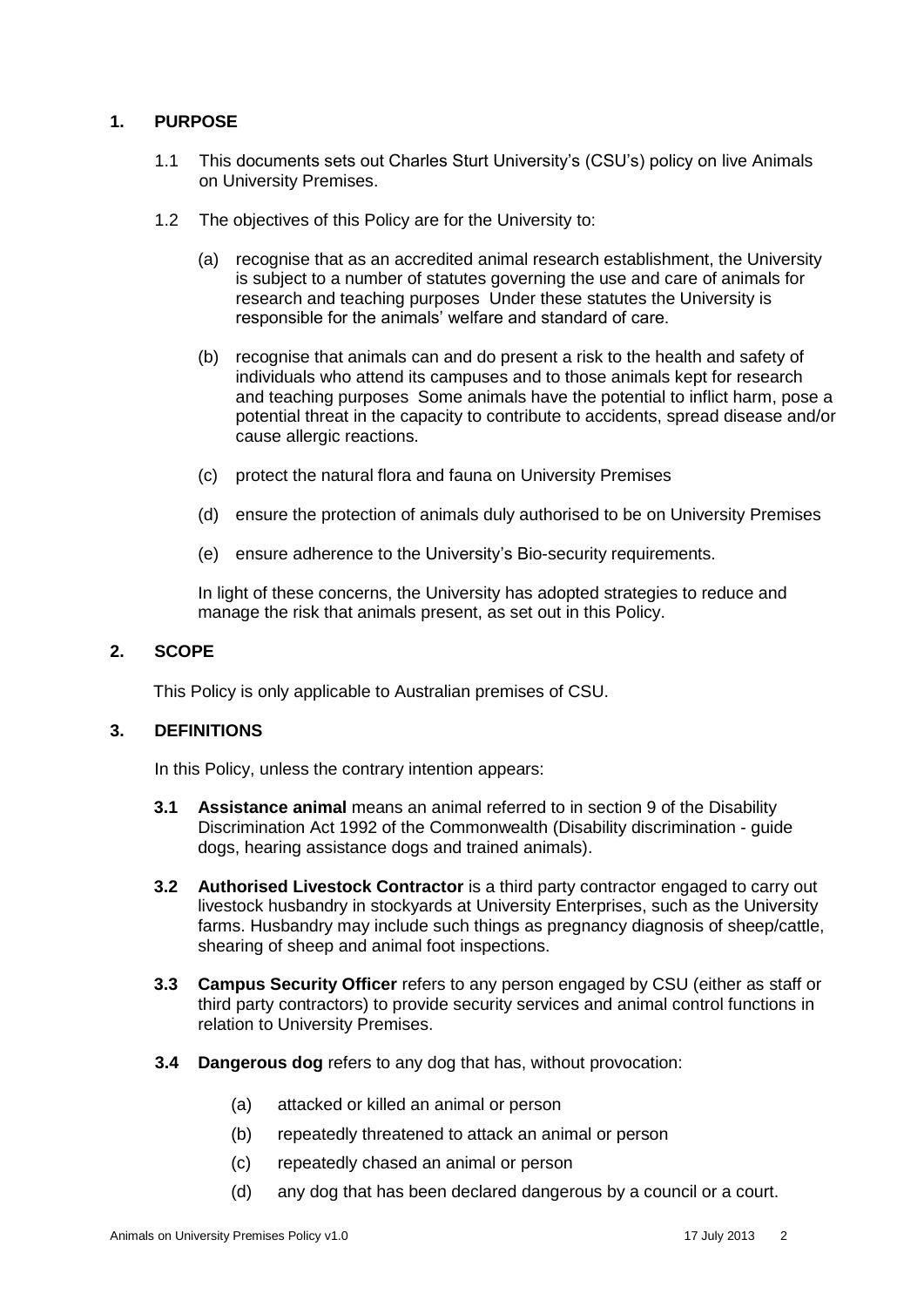- **3.5 Natural fauna** refers to animals that are native to the University's Premises or surrounding environs.
- **3.6 Restricted dog** refers to dogs that are currently on the prohibited list of importations to Australia and the full or cross-bred off-spring of those dog breeds listed including, but not limited to:
	- (a) American Pit Bull Terriers or Pit Bull Terriers
	- (b) Japanese Tosas
	- (c) Dogo Argentino (Argentinean Fighting Dogs)
	- (d) Fila Brasiliero (Brazilian Fighting Dogs).
- **3.7 University Premises** includes any land which is owned, controlled, managed or occupied by CSU together with any building, construction or facility of any kind (whether permanent or temporary) on that land and also includes any other building, construction or facility which is under the control, management or occupation by CSU.

## **4 POLICY STATEMENT**

### **4.1 Prohibition**

- 4.1.1 To protect the health and safety of individuals who attend University Premises and to guard the welfare of animals retained by the University for research and teaching purposes, no animal is to be brought or kept on University Premises at any time, unless that animal is covered by a current exemption in accordance with this Policy.
- 4.1.2 The University reserves the right to:
	- (a) remove any individual from University Premises for failure to comply with its policies or the reasonable directions of its employees
	- (b) detain any animal found on its premises in breach of this Policy and, if appropriate, to hand such animals over to the appropriate external authorities
	- (c) call in a Council Ranger or deliver animals to the local Council pound.
- 4.1.3 Staff and students must not feed native, feral or stray animals. Notification of the presence of feral or stray animals on campus is to be made to the Division of Facilities Management.

### **4.2 Exemptions**

- 4.2.1 Applications for an animal to be exempt from Part 4.1 must be made to the Executive Director of Facilities Management or their nominee who will consult with the University's Animal Care and Ethics Committee.
- 4.2.2 The Executive Director of Facilities Management must determine the application for exemption having regard to this Policy and require additional information if they see fit.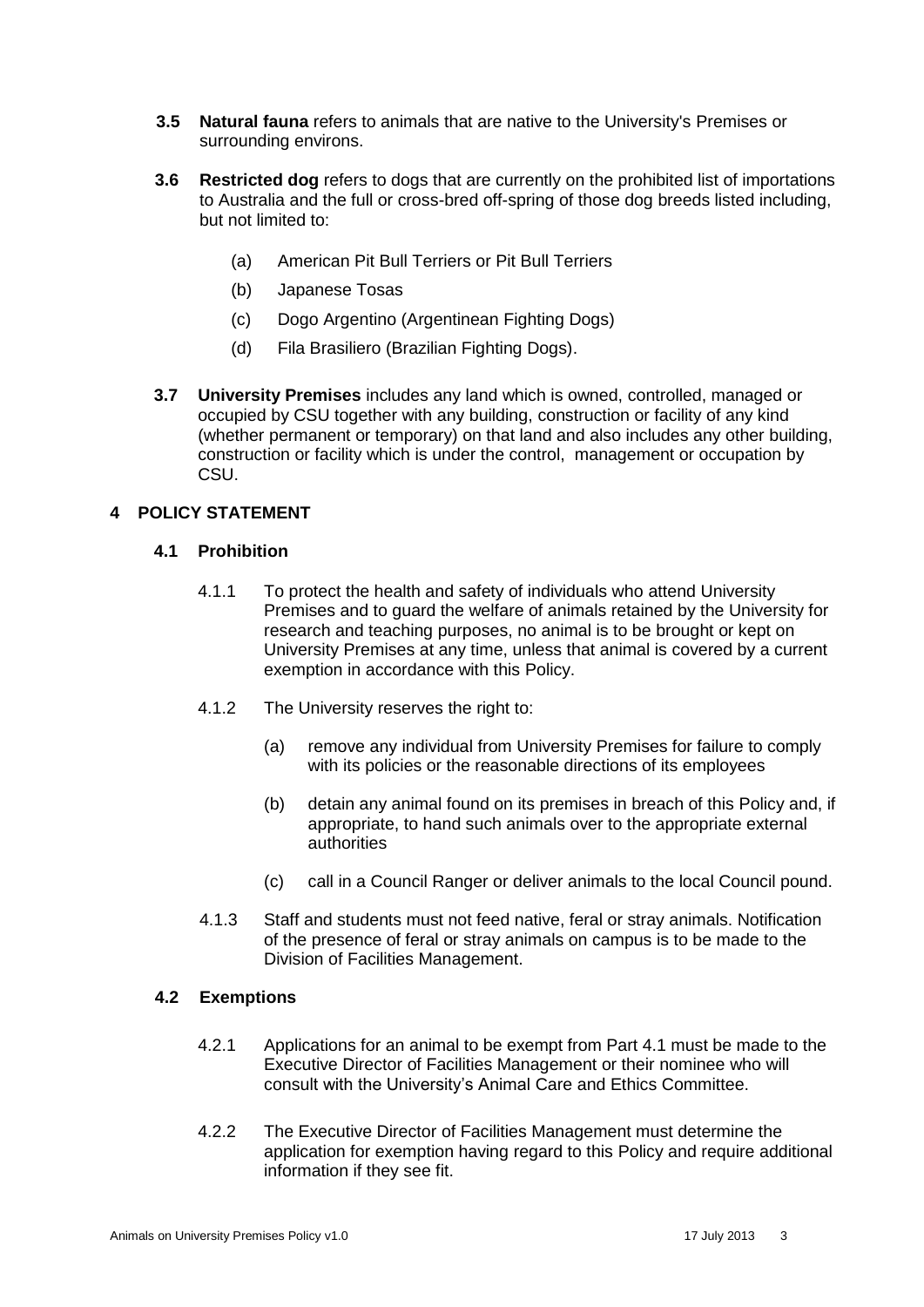- 4.2.3 Applications for exemption must be submitted in writing a minimum of two weeks prior to the date when the animal is to be on campus.
- 4.2.4 If so granted, the exemption must be in writing.
- 4.2.5 The decision of the Executive Director of Facilities Management is final.
- 4.2.6 Natural fauna are exempt from this policy.
- 4.2.7 The University may grant specific exemptions to the general prohibition detailed in Part 4.1.1. Where an exemption is granted, the person bringing the animal onto University Premises must ensure that they:
	- (a) keep the animal restrained and under effective control at all times
	- (b) remove any faeces deposited by the animal, having due regard for health and safety and environmental protection
	- (c) comply with all provisions applicable to the granting of the exemption
	- (d) comply with any statutes or regulation governing the management of the animal (eg: State or Local Council regulations governing the control of pets and animals in Public places)
	- (e) Ensure that the animal is free from infectious disease
	- (f) Ensure that the animal at all times shows no signs of endangering people's health or the health of other animals.
- 4.2.8 The University reserves the right to amend and/or revoke exemptions to address changing circumstances and/or failure to comply with the conditions of the exemption.

### **4.3 Standing Exemption**

- 4.3.1 Under a standing exemption, an animal may be brought or kept on University Premises at any time to perform the activities for which the exemption has been granted.
- 4.3.2 Where the University grants an animal a standing exemption, a description of the animal as well as the details and extent of its exemption will be added to the list contained under part 4.3.3.
- 4.3.3 The University has granted a standing exemption to:
	- (a) accredited assistance animals when accompanying a person with a visual, hearing or other disability
	- (b) Greater Southern Area Health Service accredited therapy dogs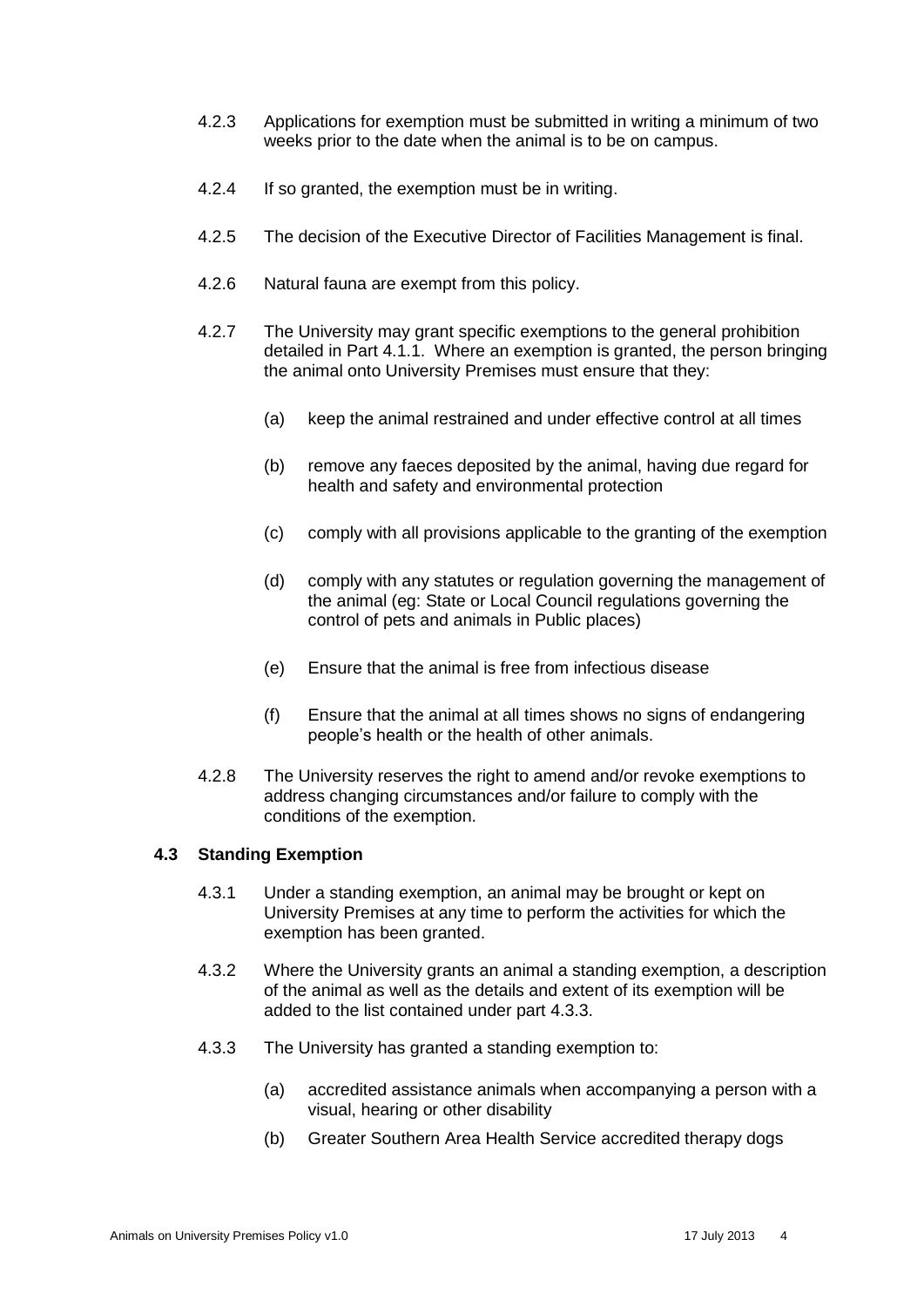- (c) Australian Defence Force dogs, when being used by and under the control of the Australian Defence Force Officers in the performance of their official duties
- (d) police dogs, when being used by and under the control of NSW or Federal Police Officers in the performance of their official duties
- (e) search and rescue dogs, when being used by and under the control of official rescue services officers in the performance of their official duties
- (f) security dogs, used by and under the control of Campus Security **Officers**
- (g) working dogs, used by and under the control of University farm staff or authorised livestock contractors
- (h) other animals used by the University for research and teaching purposes, subject to the approval of the University's Animal Care and Ethics Committee
- (i) animals under effective control, that are being transported to and from the University's Veterinary, Animal Science or Equine facilities.
- (j) animals that are on agistment
- (k) animals associated with University Enterprises, for example University farms, in conducting their usual business
- (l) pet dogs, that are of approved breeds, are on leads and under control in areas away from residential accommodation and other buildings
- (m) horses under control away from residential accommodation, sporting ovals or other areas in which they will cause damage to the ground.

### **4.4 Temporary Exemptions**

- 4.4.1 Under a temporary (short-term) exemption, animals may be brought onto University Premises for a limited period of time. The University may grant a temporary exemption for the general prohibition contained in Section 4.1.1 where it deems that an exemption is necessary to support the University's business objectives and/or fulfil the University's mission or where it deems that the animal poses no risk to the fulfilment of the University's obligations as an organisation or accredited animal research establishment.
- 4.4.2 Where an animal is used for certain educational activities (eg open day, external course activities etc) temporary exemption is subject to approval by the Animal Care and Ethics Committee in accordance with their procedures and terms of reference. Where a non research/teaching animal is used the Campus Services Managers may, having due regard for the purpose and intent of this Policy, approve a temporary exemption.

#### **4.5 Identification of animals and proof of exemption**

An officer of the University may lawfully require a person to provide evidence that an animal's presence on University Premises is in accordance with this Policy.

### **4.6 Sheep and Cattle being brought onto University Premises**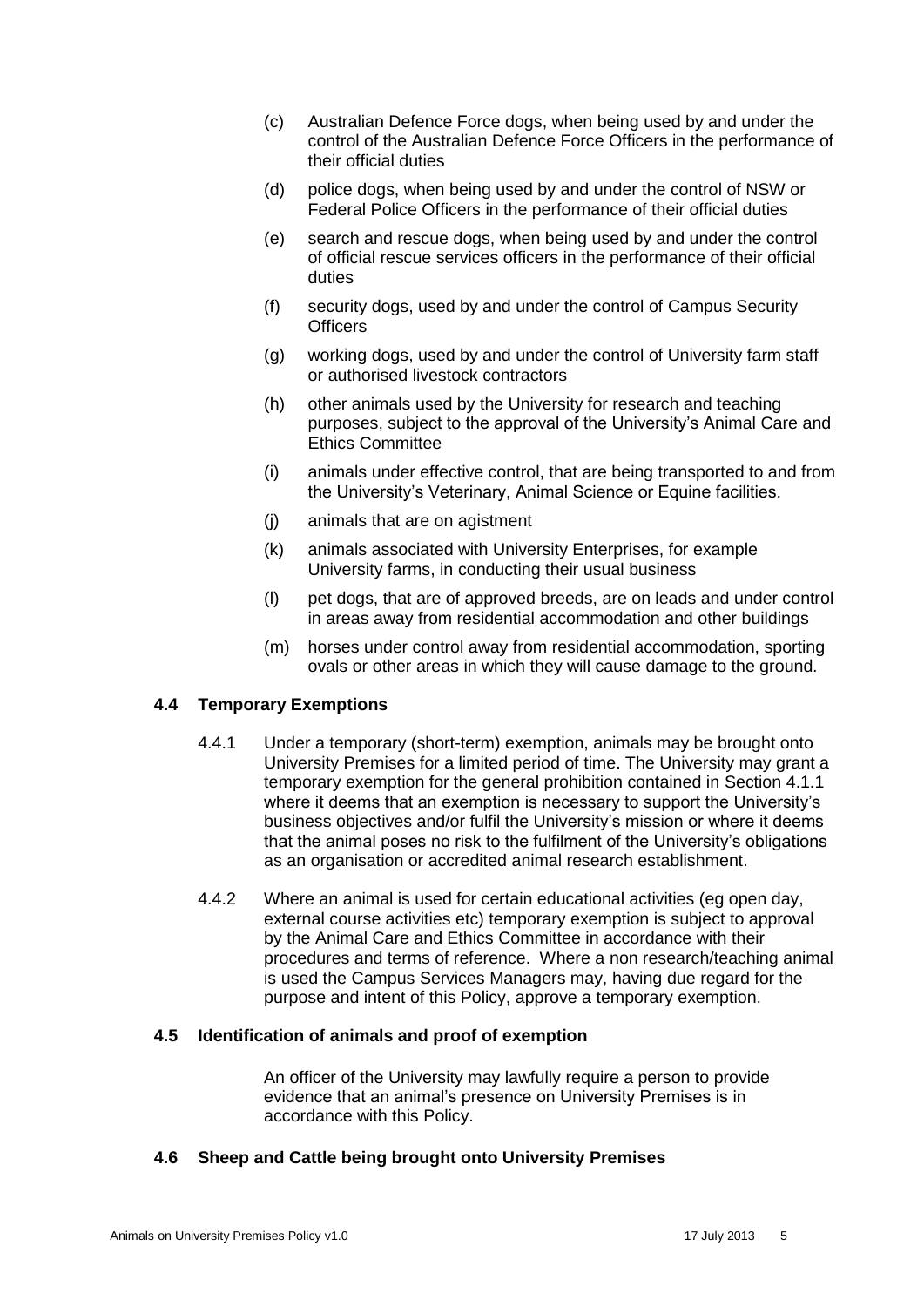Anyone wishing to bring sheep or cattle onto the University farm land or associated areas must make prior application to the Farm Management Bio-Security Sub-Committee. This excludes sheep and cattle that are being transported directly to the University's Veterinary facilities. Enquiries should be directed to the Farm Manager or the Campus Services Manager at the relevant campus.

## **4.7 Handling Animals Found on University Premises**

- 4.7.1 The Division of Facilities Management should be contacted to respond to issues of animals on University Premises. Individuals are expected to take appropriate precautions to ensure that they do not place themselves or others at risk by handling animals found on University Premises.
- 4.7.2 The Division of Facilities Management has the authority to engage local Council Rangers or other approved persons to deal with and/ or remove non approved animals from University Premises. In the event that the University incurs cost as a result of any actions duly undertaken in accordance with this clause, such costs shall be a debt to the University due and payable by the animal's owner.
- 4.7.3 The University has the authority to deal with or remove feral animals from University Premises. Removal methods will follow accepted community standards which may include best farming practices, local Council Rangers or other approved persons including a Veterinary practitioner.
- 4.7.4 Officers of the University will handle animals in established and humane ways in accordance with the *[Prevention of Cruelty to Animals Act](http://www.austlii.edu.au/au/legis/nsw/consol_act/poctaa1979360/) NSW [1979.](http://www.austlii.edu.au/au/legis/nsw/consol_act/poctaa1979360/)*